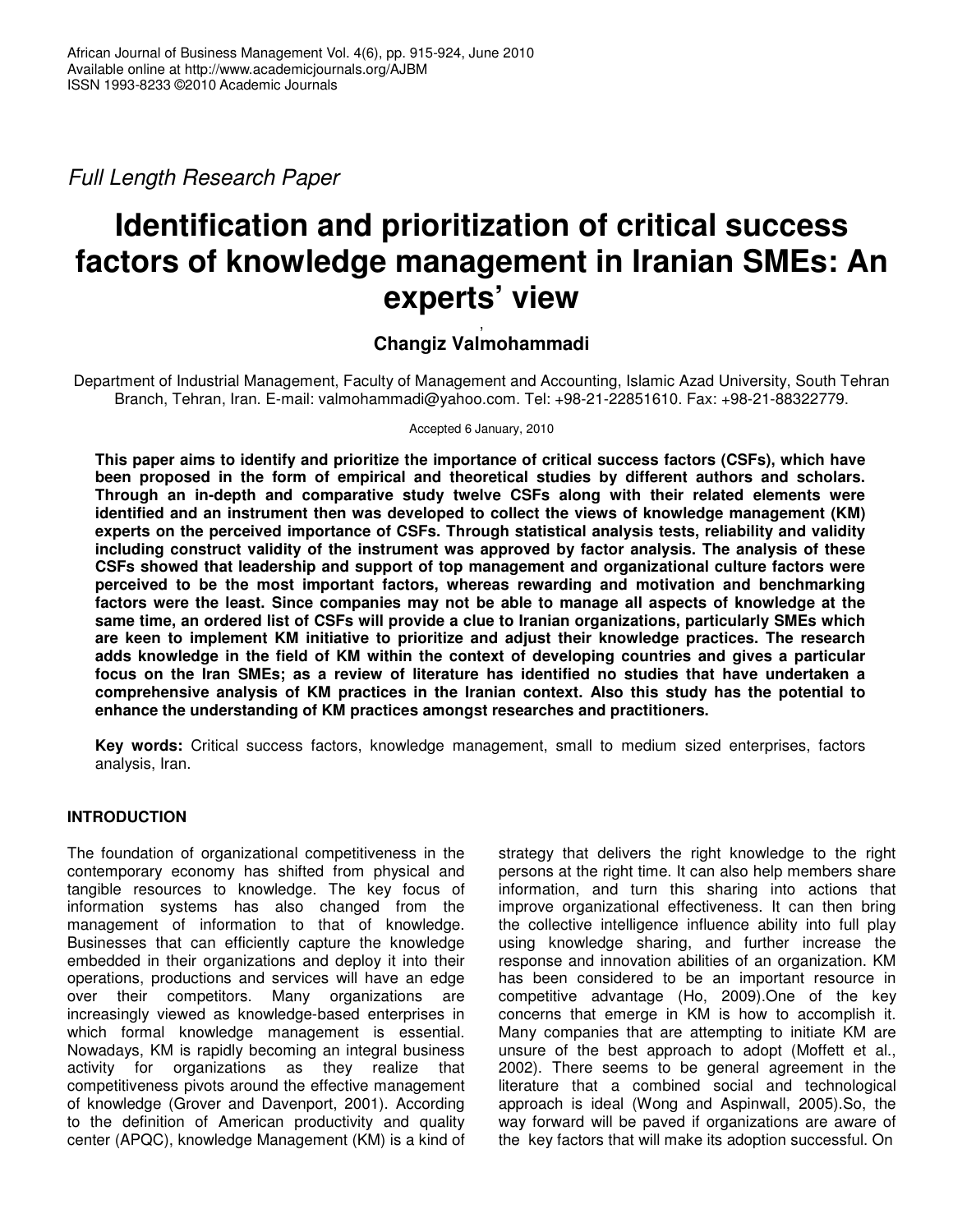the other hand, as SMEs play a very important role in the economic growth, employment and sustainable development of countries, for instance in Iran SMEs constitute 90 percent of all enterprises (Bayati and Taghavi, 2007).Therefore, it is crucial to identify these factors as well as to investigate them by empirical means. In this study the author tries to answer the two main questions of this research, which are:

- Based on the context of SME sector, what are the CSFs of knowledge management of SMEs?

- Do these CSFs have equal prioritization from Iranian experts' point of view?

Based on the two aforementioned questions the purpose of this study is to help Iranian organizations particularly SMEs to be introduced to CSFs of KM and also to identify the prioritization of these CSFs from experts' point of view, so the Iranian organizations by concentration and investment on these factors could increase the likelihood of successful KM implementation. The remainder of the paper is structured as follows. The next section presents the literature on the various KM CSFs. The methodology employed for conducting the survey follows. Then, results and discussion section on CSFs is presented. The paper wraps up with the conclusion drawn and recommendation for future research.

# **LITERATURE REVIEW**

A broad range of factors that can influence the success of KM implementation has been mentioned in the literature. For example, much has been stated about culture, information technology (IT) and leadership as important considerations for its accomplishment. However, no systematic work exists on characterizing a collective set of CSFs for implementing KM in the SME sector. An appropriate set of CSFs which are relevant for SMEs will help them to keep in mind the important issues that should be dealt with when designing and implementing a KM initiative (Wong, 2005). Saraph et al. (1989) viewed CSFs as those critical areas of managerial planning and action that must be practiced in order to achieve effectiveness. Wong (2005) states, In terms of KM, they can be viewed as those activities and practices that should be addressed in order to ensure its successful implementation. These practices would either need to be nurtured if they already existed or be developed if they were still not in place. Based on the above definition, CSFs in this study are treated as those internal factors which are controllable by an organization. External factors such as environmental influences are not taken into account since organizations have little control over them when implementing KM. To answer the first question and based on the characteristics of SME scoter an in-depth review of literature was performed, leading to the identification of 12 CSFs, which is shown in Table

1 with their resources.

Having enumerated the CSFs, a number of representative measurement elements or items were then carefully formulated on the basis of pertinent studies to reflect the meaning and scope of each. A total of 69 elements were assigned to them (details are provided in the Appendix). This resulted in a survey instrument for measuring the relevance of the CSFs for implementing KM in the SME sector. This instrument was repeatedly checked and evaluated, and alterations were made before it was finalized. Its reliability and validity will be discussed later in the paper.

#### **DATA COLLECTION AND ANALYSIS**

Since the aim of this study was to use the experiences and perceptions of experts to gauge the importance of a set of CSFs for adopting KM, a questionnaire was developed. The questionnaire in the first section was aimed at exploring their general demographic information. The questionnaire investigated the 12 CSFs and their elements that were derived from the literature. Respondents were asked to rate the level of the perceived importance on each element using a six-point Likert scale from 1 – not important at all to 6 – extremely important). Due to the limitation of experts on KM in Iran the author tried to identify all experts in this field in the country and distribute the questionnaire to them. In the end, 44 academics, consultants and practitioners who had the experience of teaching KM, presentation of papers in international conferences and consulting was identified. Then whether by directly referring to them or by email and explaining the aim of the study, they were asked to response the questionnaire. 37 of 44 distributed questionnaires were returned and used for statistical analysis.

## *Reliability*

The internal consistency method works quite well in field studies because it requires only one administration. Further, it is the most general form of reliability estimation. The internal consistency of a set of measurement items refers to the degree to which items in the set are homogeneous. Internal consistency can be estimated using a reliability coefficient such as cronbach's alpha (Saraph et al. 1989).In this research cronbach's alpha was calculated separately for each criterion of the questionnaire. The results are shown in Table 2. Generally, alpha values greater than 0.7 are regarded as sufficient (Nunnally, 1994), although a cut-off value of 0.6 was used by researchers such as Black and Porter (1996).

#### *Content validity*

The validity of a measure refers to the extent to which it measures what is intended to be measured.

Content validity is not evaluated numerically, it is subjectively judged by the researchers (Kaplan, 1987). It can be argued that because the measurement items were based on an extensive review of the literature on Knowledge management the twelve measures of the critical factors of knowledge management developed in this study have content validity.

#### *Criterion – related validity*

Criterion – related validity, sometimes called predictive validity or external validity, is concerned with extent to which a measuring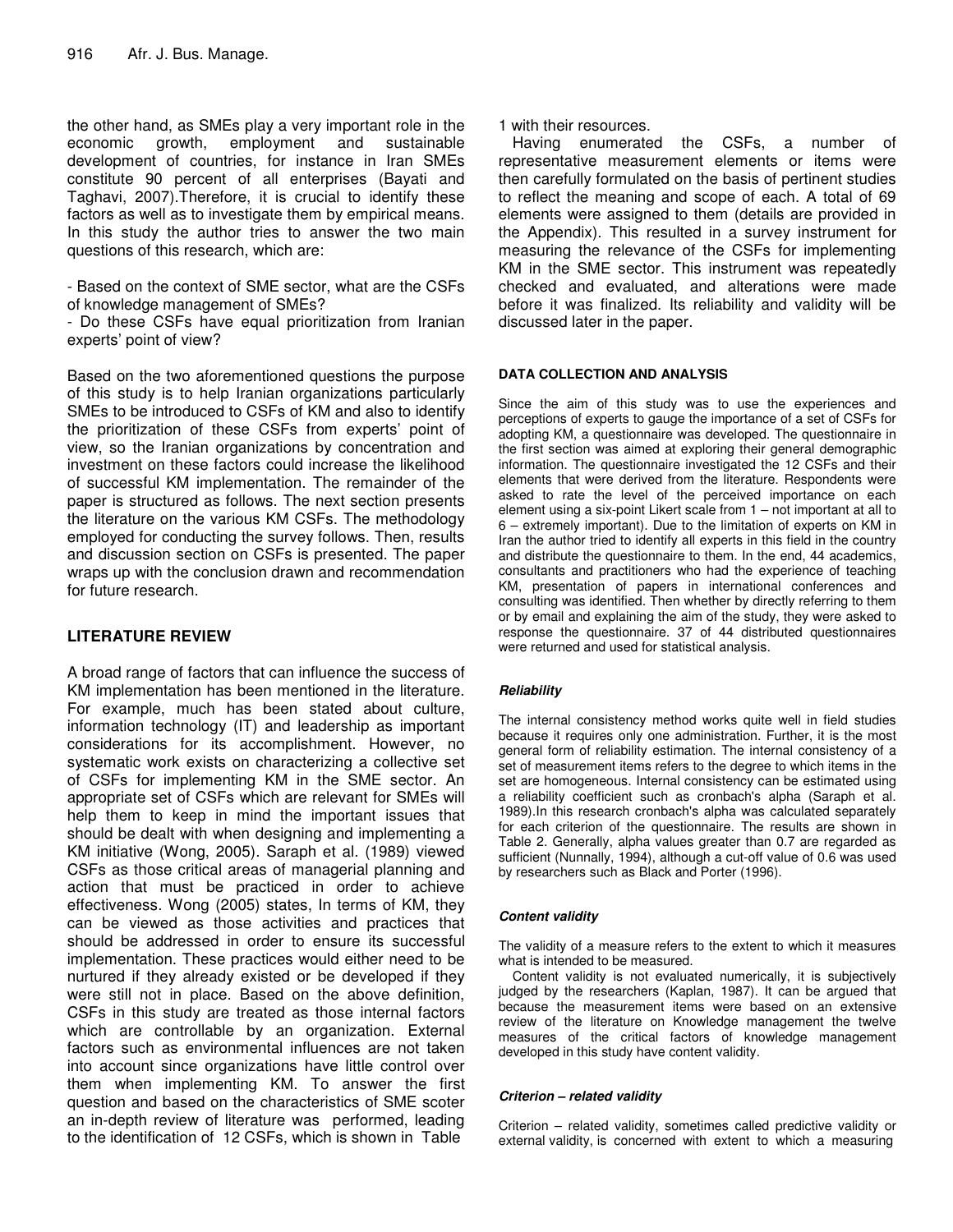**Table 1.** List of KM success factors.

| Researchers                                                                                                                                                                                                                                                                                                                                                                          | <b>CSFs</b>                       |
|--------------------------------------------------------------------------------------------------------------------------------------------------------------------------------------------------------------------------------------------------------------------------------------------------------------------------------------------------------------------------------------|-----------------------------------|
| Skyrme and Amidon (1997), Holsapple and Joshi (2000),<br>Davenport et al. (2001), Liebowitz (1999), Hassanali (2002),<br>American Productivity and Quality Center (APQC) (1999),<br>Ribiere and Sitar (2003), Wong and Aspinwall (2005), Al-Busaidi<br>and Olfman (2005), Chong (2006), Akhavan and Jafari (2006),<br>Akhavan et al. (2006), Jafari et al. (2007), du Plessis (2007) | Management leadership and support |
| Skyrme and Amidon (1997), Davenport et al. (1998), Liebowitz<br>(1999), (APQC) (1999), McDermott (2001), Hassanali (2002), ),<br>Wong and Aspinwall (2005), Al-Busaidi and Olfman (2005),<br>Wong and Aspinwall (2005), hung et al. (2005), Akhavan et al.<br>(2006), Chong(2006), Bozbura (2007), du Plessis (2007)                                                                 | Organizational culture            |
| Skyrme and Amidon (1997), Davenport et al. (1998), (APQC)<br>(1999), Alavi and Leidner (2001), All-Buaidi and Olfman (2005),<br>hung et al. (2005), Wong and Aspinwall (2005), Akhavan et al.<br>(2006), Akhavan and Jafari (2006), Chong (2006), du Plessis<br>(2007)                                                                                                               | Information technology            |
| Skyrme and Amidon (1997), Davenport et al. (1998), Liebowitz<br>(1999), (APQC) (1999), Zack (1999), Wong and Aspinwall<br>(2005), Akhavan et al. (2006), Bozbura (2007), du Plessis (2007)                                                                                                                                                                                           | <b>KM</b> strategy                |
| Davenport et al. (1998), (APQC) (1999), Holsapple and Joshi<br>(2000), Hassanali (2002), Hung et al. (2005), Wong and<br>Aspinwall (2005), Chong (2006), du Plessis (2007)                                                                                                                                                                                                           | Performance measurement           |
| Davenport et al. (1998), Liebowitz (1999), Hassanali (2002), All-<br>Buaidi and Olfman (2005), Wong and Aspinwall (2005), Akhavan<br>et al. (2006), Akhavan and Jafari (2006), Jafari et al. (2007), du<br>Plessis (2007)                                                                                                                                                            | Organizational infrastructure     |
| Skyrme and Amidon (1997), Davenport et al. (1998), Holsapple<br>and Joshi (2000), Bhatt (2000), Wong and Aspinwall (2005),<br>Akhavan and Jafari (2006)                                                                                                                                                                                                                              | Processes and activities          |
| Davenport et al. (1998), Liebowitz (1999), Yahya and Goh<br>(2002), Al-Busaidi and Olfman (2005), Wong and Aspinwall<br>(2005), Akhavan and Jafari (2006), du Plessis (2007)                                                                                                                                                                                                         | Rewarding and motivation          |
| Mentzas (2001), Yahya and Goh (2002), Wong and Aspinwall<br>(2005), Hung et al. (2005), Akhavan et al. (2006), Chong (2006),<br>Akhavan and Jafari (2006), Bozbura (2007), du Plessis (2007),<br>Jafari et al. (2007)                                                                                                                                                                | Training and education            |
| Holsapple and Joshi (2000), Davenport and Volpel (2001),<br>McDermott and O'Dell (2001), Wong and Aspinwall (2005),<br>Chong (2006)                                                                                                                                                                                                                                                  | Removal or resource constraints   |
| Brelade and Harman (2000), Yahya and Goh (2002), Wong and<br>Aspinwall (2005)                                                                                                                                                                                                                                                                                                        | Human resources management        |
| Drew (1997), O'Dell and Grayson (1998), Day and Wendler<br>(1998), Moffet et al. (2003), Hung et al. (2005), Chong (2006)<br>Akhavan and Jafari (2006).                                                                                                                                                                                                                              | Benchmarking                      |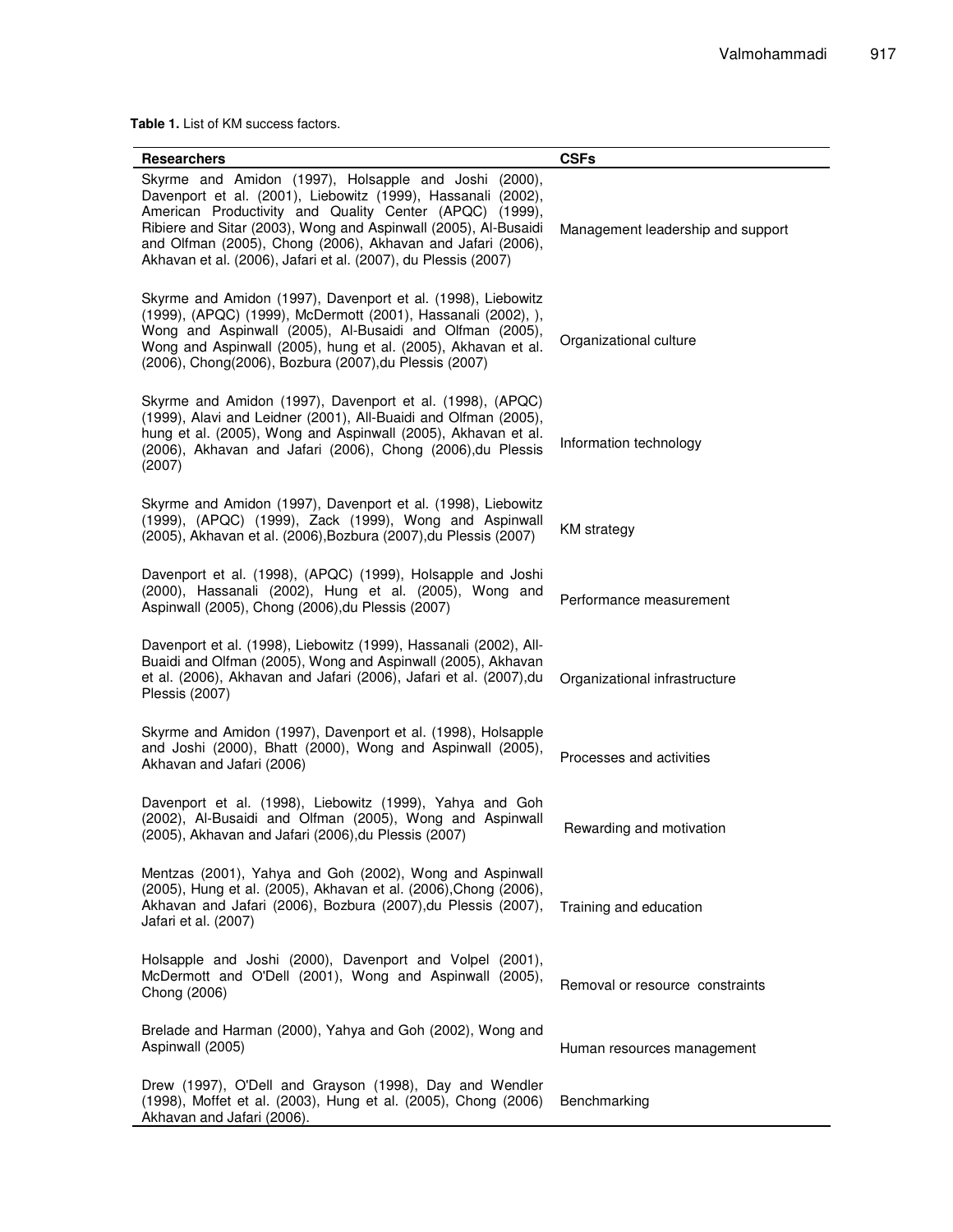#### **Table 2.** Results of reliability analysis.

| <b>Factors</b>                    | No. of items | Alpha  |
|-----------------------------------|--------------|--------|
| Management leadership and support | 7            | 0.7223 |
| Organizational culture            | 8            | 0.8321 |
| Information technology            | 6            | 0.8114 |
| <b>KM</b> strategy                | 6            | 0.8433 |
| Performance measurement           | 4            | 0.7421 |
| Organizational infrastructure     | 5            | 0.8576 |
| Processes and activities          | 10           | 0.7843 |
| Rewarding and motivation          | 5            | 0.7411 |
| Removal of Resources constraint   | 5            | 0.8453 |
| Training and education            | հ            | 0.8835 |
| Human resource management         | 4            | 0.7965 |
| Benchmarking                      | З            | 0.8379 |

instrument is related to an independent measure of the relevant criterion (Kaplan, 1987).Taking into consideration that this instrument was to measure the importance of a set of CSFs towards adopting and effective implementation of KM, thus it is expected that as a result of successful implementation of KM in Iranian SMEs as Hung et al. (2005) showed, organizational performance and sustainable competitive-ness of Iranian SMEs would improve. Therefore, a question included in the instrument that required respondents to indicate that to what extent the adoption and implementation of CSFs of KM could improve organizational performance and sustainable competitive-ness of Iranian SMEs on a scale from 1 to 6 (1=not at all, 6=extremely). Multiple regression analysis was then employed to determine the extent of the relationship between the ''average importance score'' for each factor, given by the individual respondents (12 independent variables or predictors) and their score reflecting the level of improvement of organizational performance and sustainable competitiveness of Iranian SMEs (dependent variable). The assumptions made in the multiple regression analysis – normality, constant variance, linearity and independency were examined and the results showed no violation. The adjusted R square value obtained for the regression model was 0.730. It can be inferred that all the factors when taken together do have a reasonable degree of predictive capability.

#### *Construct validity*

A measure has construct validity if it measures the theoretical construct or trait that it was designed to measure (Saraph, et al., 1989).Factor analysis is a procedure that relies on the use of correlations between data variables. In this study the construct validity of each construct measure was evaluated separately to check for ''unifactoriality'' or ''unidimensionality''. A factor is "unifactorial" if all its items estimate only one construct. The number of cases in this study was rather small to perform a good factor analysis. In this respect, many arbitrary ''rules of thumb'' exist that specify the required number of cases, but there is however, no absolute scientific answer to this issue (Edari, 2004). Nonetheless, the authors felt that conducting the factor analysis was better than not performing any in order to give an indication of the construct validity of the CSFs. The Kaiser-Meyer-Olkin (KMO) value was used to determine the appropriateness of the data sets for the factor analysis; a value greater than 0.5 represents an acceptable condition (Field, 2000; Black and Porter, 1996). The results showed

that all of the items had factor loadings that were greater than 0.50 on one factor. Factor loadings greater than 0.30 are considered significant, loading of 0.40 are considered very significant (Hair et al., 2005). In this study, a factor loading of 0.50 was used as  $cut$ off point. Hair et al. (2005) describe three techniques for factor extraction: latent root criterion or eigenvalue; percentage of variance and scree test. Among the three techniques, latent root criterion or eigenvalue is the most commonly used technique for factor extraction. Factors having eigenvalues greater than one are considered significant and all other factors with eigenvalues less than one are considered insignificant and are disregarded. The other two techniques, percentage of variance and scree test are considered too subjective (Zhang et al., 2000) and it is not uncommon in social sciences to consider a solution that accounts for 60 percent of the total variance (and in some instances even less) as a satisfactory solution (Hair et al., 2005). As can be seen in Table 3, this requirement was met by all the factors. The results obtained from the first trial of the factor analysis were satisfactory, and all 12 factors were shown to be ''unifactorial'. Also, more than 57 per cent of the variance of each set of items was accounted for by its respective factor. In essence, all the tests conducted above proved that the CSFs developed in this study were both reliable and valid.

#### **Importance and priority of the CSFs**

In order to determine the importance and priority of the 12 CSFs from experts' point of view, mean score of the perceived importance and priority by experts, for each factor was calculated. Table 4 shows the mean and standard deviation scores of the perceived importance and priority of the CSFs.

The average mean factor and standard deviations score for the degree of importance held by respondents for all the KM factors is 4.599 and 0.874, respectively. All factors scored above the average means scores, except information technology  $(M = 4.107)$ , rewarding and motivation ( $M = 3.688$ ), and benchmarking ( $M =$ 3.788), which scored below the average mean factor scores with standard deviations scores of 1.022, 1.046, 1.082, respectively. This proves that respondents have various opinions and perspectives on these CSFs. Next is the analysis and investigation of the CSFs based on the importance CSFs scored.

#### **RESULTS AND DISCUSSION ON THE CSFS**

Based on qualitative observations of KM projects in large organizations as well as intuitive feeling, Davenport et al. (1998) hypothesized that the most important factors were culture, organizational infrastructure, motivational aids and management support. But, in this study the findings revealed some differences, that is rewarding and motivation and benchmarking scored lower, whereas benchmarking had not been considered in Davenport et al. (1998) study at all. Also, other CSFs that is, Removal of resource constraints, education and training, human resource management in this study were perceived much more importance, whilst (Wong and Aspinwall, 2005) in their study on large organizations concluded that these CSFs are of less importance. It proves the fact that respondents realized the importance of these CSFs for successful implementation of KM in SME sector compared to large organizations. unlike other change initiatives, successful KM requires proactive enterpreneurial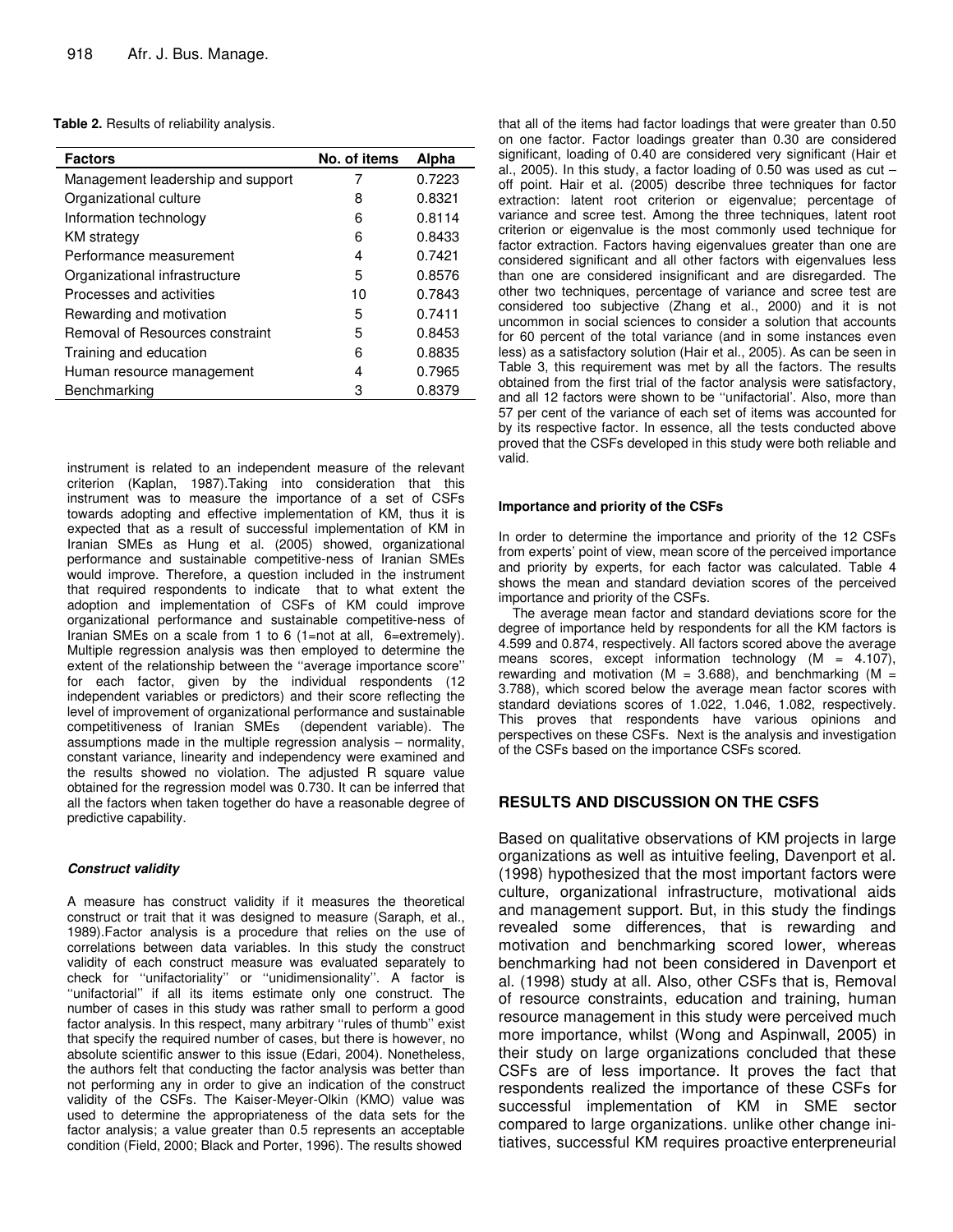| Table 3. Results of factor analysis. |  |
|--------------------------------------|--|
|--------------------------------------|--|

| <b>Factors</b>                    | <b>KMO value</b> | <b>Factor loading</b> | Eigen value | Percentage variance explained |
|-----------------------------------|------------------|-----------------------|-------------|-------------------------------|
| Management leadership and support | 0.534            | $0.616 - 0.818$       | 3.520       | 62.675                        |
| Organizational culture            | 0.723            | $0.706 - 0.907$       | 4.121       | 59.176                        |
| Information technology            | 0.682            | $0.739 - 0.827$       | 3.346       | 63.805                        |
| <b>KM</b> strategy                | 0.627            | $0.556 - 0.909$       | 3.851       | 60.154                        |
| Performance measurement           | 0.811            | $0.818 - 0.908$       | 3.871       | 77.102                        |
| Organizational infrastructure     | 0.721            | $0.756 - 0.906$       | 2.783       | 68.578                        |
| Processes and activities          | 0.591            | $0.615 - 0.815$       | 3.674       | 60.341                        |
| Rewarding and motivation          | 0.720            | $0.568 - 0.851$       | 2.989       | 59.649                        |
| Removal of Resource constraints   | 0.611            | $0.729 - 0.894$       | 3.189       | 62.145                        |
| Training and education            | 0.802            | $0.719 - 0.834$       | 3.557       | 70.084                        |
| Human resource management         | 0.644            | $0.741 - 0.877$       | 2.894       | 68.489                        |
| Benchmarking                      | 0.586            | $0.669 - 0.811$       | 3.406       | 69.311                        |

**Table 4.** Means factor scores for the degree of importance of KM factors.

| <b>Factors</b>                       | <b>Mean</b> | <b>SD</b> |
|--------------------------------------|-------------|-----------|
| 1. Management leadership and support | 5.243       | 0.773     |
| 2. Organizational culture            | 5.064       | 0.822     |
| 3. KM strategy                       | 4.901       | 0.877     |
| 4. Removal of resource constraints   | 4.874       | 0.885     |
| 5. Processes and activities          | 4.744       | 0.744     |
| 6. Human resource management         | 4.702       | 0.849     |
| 7. Organizational infrastructure     | 4.668       | 0.832     |
| 8. Performance measurement           | 4.611       | 0.735     |
| 9. Training and education            | 4.611       | 0.799     |
| 10. Information technology           | 4.107       | 1.022     |
| 11. Rewarding and motivation         | 3.882       | 1.046     |
| 12. Benchmarking                     | 3.788       | 1.082     |
| Average mean factor scores           | 4.599       | 0.874     |

support and leadership from top management. Besides its importance, the fact that this factor was ranked the highest probably means that it should be addressed first, before dealing with the other CSFs. Top management or leaders should devote themselves to promoting a corporate mindset that emphasizes co-operation and knowledge sharing across the organiza-tion. The second most important factor, organizational culture, indicates that a knowledge-friendly cultural foundation is certainly more important than the deploy-ment of information technology in KM. In fact, it has been asserted that the success of KM is 90 per cent dependent on building a supportive culture (Liebowitz, 1999). Important facets of a knowledge-oriented culture include such attributes as trust, collaboration and openness, to name but a few (Wong and Aspinwall, 2005). Another important criterion for effective KM is to have a clear strategy. A rational strategy helps to clarify the business case for pursuing

KM, and steer the company towards becoming knowledge-based. In addition, it provides the essential focus, as well as values for everyone in the organization .Prior to the explanation on the forth factor it should be noted that as Organization for Economic Co-operation and Development (2002) ascertains SMEs differ from large companies, because in general, they suffer from resource scarcity. The term "resources" is considered both in terms of personnel, including also managerial time, and financial stability and security. In addition also skills are limited, not only among staff , but also ownermanagers often do not have enough managerial expertise or organizational capabilities and this implies poor strategic business planning and human resource management (Cocca and Alberti, 2010). So, efforts to remove resource constraints as well as their proper allocation and management are of prime importance for SMEs in adopting KM. This point alone is sufficient to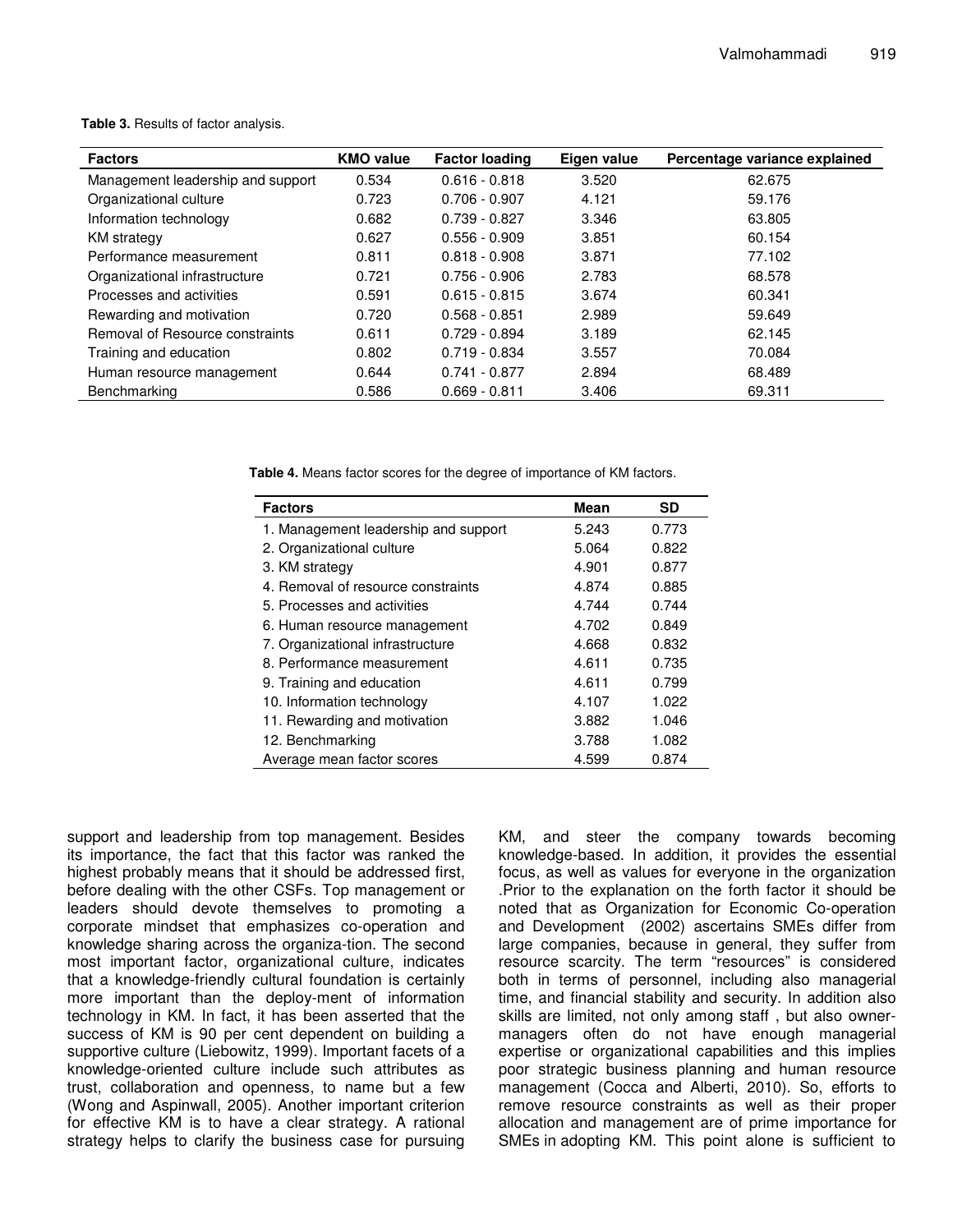justify the high ranking of resources as a CSF. Processes and activities were ranked fifth in the list of CSFs. A KM process refers to something that can be done with knowledge in the organization (Johannes, 2000). Many authors have suggested a number of activities or processes associated with KM.

For example, four main processes were discerned by Alavi and Leidner (2001): creation, storage/retrieval, transfer and application. Wong (2005) believes that the execution of KM processes lies at the heart of creating a successful knowledge-based enterprise. Thus, it is important that organizations adopt a process-based view to KM. Human resource management was ranked sixth, considering characteristics of SMEs that was mentioned earlier, this factor can play a pivotal role in successful implementation of KM. Also, Salleh and Goh (2002) in their study on Malaysian ICT companies state that the human resource department of these companies should take the responsibility for teaching the change in mindset required to implement KM. Therefore perception of importance of this CSF through the experts is justifiable. Management of organizational infrastructure with a mean of 4.668 was ranked seventh. In the implementation of KM, the organizational infrastructure is the basic organizational elements that assist in the implementation and use of these systems. This means establishing roles and tasks for skilled employees to continuously handle the KMS project implementation. For example, it involves establishing the roles of Chief Knowledge (CKO) and knowledge reporters (Al-Busaidi and Olfman, 2005). Wang and Aspinwall (2005) in their study found that SMEs are not so keen to develop organizational infrastructure due to financial constraint. But receiving a relatively high importance ranking of this CSF in this study indicates that based on the characteristics of SMEs the respondents perceived that this factor could be implemented with lesser working groups and experts and therefore it incurs less cost and time to the organizations. Performance measurement and education and training were commonly ranked eighth. Measurement of the knowledge management program as well as the resulting efficiencies attained in processes and practices are essential (du Plessis, 2007). Ernst and Young (1999) indicates that the performance of the overall initiative needs to be measured, as well as the management of the knowledge itself. The performance measurement may include reviews of the knowledge repository and giving visible rewards to those who show commitment to the knowledge management program. There are various education and training programs on KM which organizations could provide to their employees. For instance, employees could be trained and educated in using the KM system and other technological tools for managing knowledge. Also, du Plessis (2007) argues that employees have to have an in-depth understanding of how the program works, as well as in-depth training on the technology based system, to enable successful

participation in the program. So the importance and rakings of these factors ate justifiable. Finally, the least important factors in this study are; information technology, rewarding and motivation and benchmarking. Although, information technologies such as document management systems, information retrieval engines, relational and object databases, Group wares and work flow systems, push technologies and agents, and data mining tools that facilitate KM implementation but technology should not be seen as an absolute answer to KM, since it is only as tool (Wong and Aspinwall, 2005).Therefore, low rank perceived by the respondents is justifiable. It is quite surprising to find that rewarding and motivation was not rated as a more important CSF by the respondents, especially when incentives are needed to encourage people to exemplify positive knowledge oriented behaviors. It may be that incentives to employees can be provided at a later stage in the adoption process, when many of the more critical issues of KM have been addressed (Wong and Aspinwall, 2005). This finding is consistent with the finding of AL-Bosaide and Olfman (2005) where they found no significant correlation between reward policy and KMS success in Omani surveyed organizations. The same rationale can be brought about on benchmarking factor, that is benchmarking, though, is one of important techniques for measuring company`s performance towards its strategic goals, but as this technique is not broadly employed by Iranian SMEs which stems from the lack of necessary knowledge on KM programs in their organizations, so the respondents perceived low ranking for this CSF. Chong (2006) states, only organizations which have implemented KM programs realize the importance of benchmarking.

# **CONCLUSION AND RECOMMENDATION**

In this research based on an in-depth study of KM CSFs which have been offered by various authors both theoretically and empirically, 12 factors along with related elements was developed and considered in the survey instrument which was shown to be both reliable and valid. Data were extracted from experts who have a very wellestablished background in the field. Through a questionnaire, data were sought from experts in the field of KM in Iran. The importance as well as the rankings of the CSFs was analyzed. It was found that management leadership and support and organizational culture were perceived to be the most critical factor, whereas rewarding and motivation and benchmarking were the least. Since companies may not be able to manage all aspects of KM at the same time, an ordered list of CSFs will provide a clue to SMEs to priorities and adjust their KM practices accordingly. The instrument developed in this study provides a realistic checklist to, for example, assess the perceptions of KM within an organization, or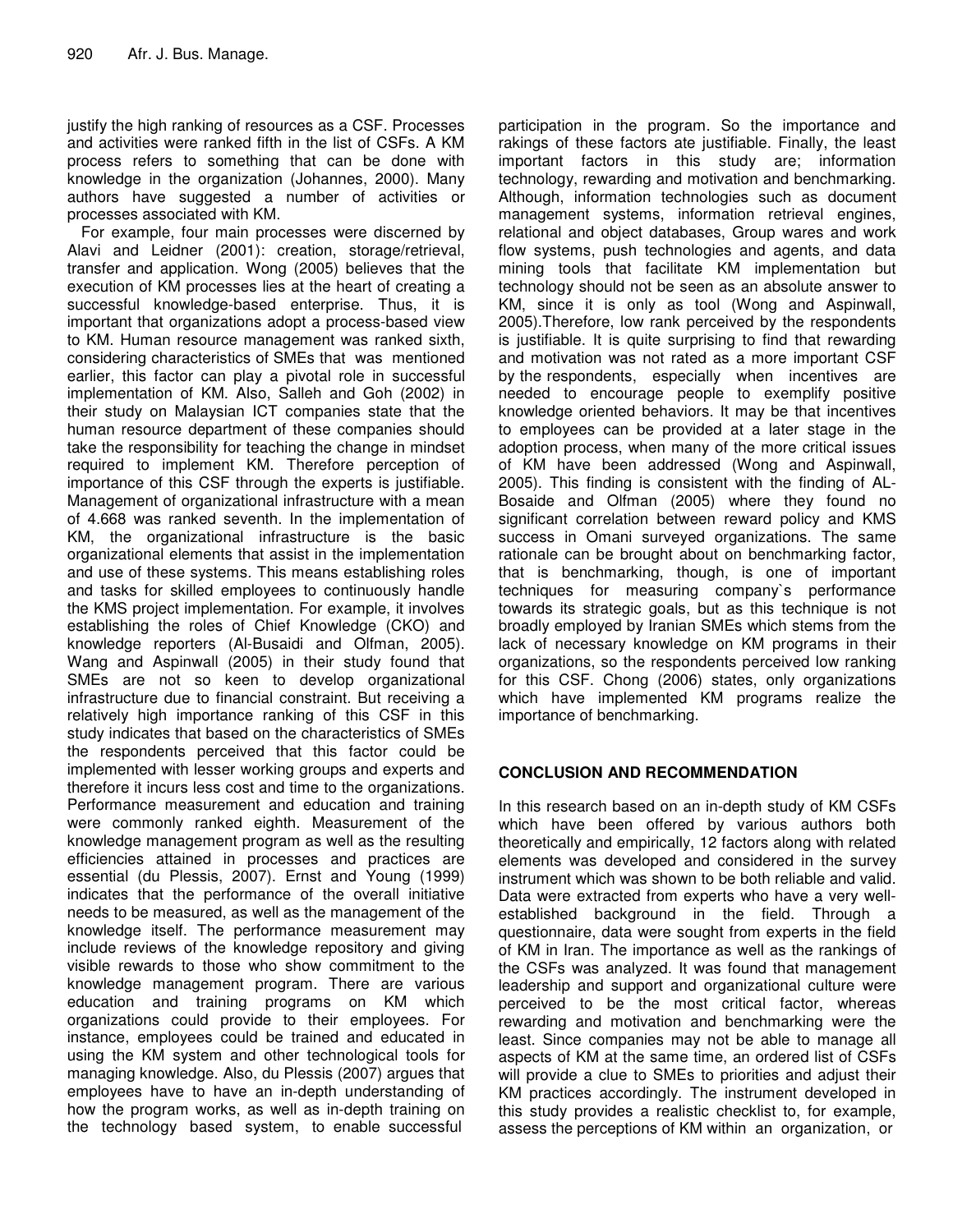measure the level of understanding among the workforce. It could also be used as an assessment tool to evaluate the status of KM implementation and thus, help to identify areas for improvement. Academics could use it to better understand KM practices and to build models that would further expand the domain. Finally, it is hoped that this study will provide the momentum for future research aimed at gaining a better understanding of the CSFs for KM adoption in SMEs. In the end it is recommended in order to develop the results of this research and remove its main limitation which is only based on the perception of experts, as the number of interested organizations to implement KM increase in the country, further studies to be done to use the perceptions of managers and employees of Iranian SMEs, so the results of these surveys and comparison of perceptions of these two groups could lead to the identification of any possible gaps and pave the way for employing suitable strategies for improvement of KM programs and right decision making for managers of Iranian SME sector.

#### **REFERENCES**

- Akhavan P, Jafari M (2006). "Critical success factors of knowledge management implementation at a national level", VINE: The journal of information and knowledge management systems 36(1): 52-66.
- Akhavan P, Jafari M, Fathian M (2006). "Critical success factors of knowledge management systems: A multi-case analysis", Eur. Bus. Rev., 18(2): 97-113.
- Alavi M, Leidner DE (2001). "Review: knowledge management and knowledge management systems: conceptual foundations and research issues", MIS Q. 25(1): 107-36.
- Al-Busaidi KA, Olfman L (2005). "A Investigation of the Determinants of knowledge management systems success in Omani organizations", J. Global Info. Technol. Manage., 8(3): 6-27.
- APQC (1999). "Knowledge Management: Executive Summary", Consortium Benchmarking Study Best Practice Report, American Productivity and Quality Center, available at www.apac.org, (accessed 10 October 2003).
- Bayati A, Taghavi A (2007). "The impacts of acquiring ISO 9000 certification on the performance of SMEs in Tehran", The TQM Magazine 19(2):140-149.
- Bhatt GD (2000). ''Organizing knowledge in the knowledge development cycle'', J. Knowl. Manage., 4(1): 15-26.
- Black SA, Porter LJ (1996). "Identification of the critical factors of TQM", Decis. Sci., 27(1): 1-21.
- Bozbura FT (2007). "Knowledge management practices in Turkish SMEs", J. Enterprise Info, 2(2): 209-221.
- Brelade S, Harman C (2000). "Using human resources to put knowledge to work", Knowl. Manage. Rev., 3(1): 26-29.
- Chong SC (2006). "KM critical success factors: A comparison of perceived importance versus implementation in Malaysian ICT companies", learn Organ., 13(3): 230-256.
- Cocca P, Alberti M (2010). "A framework to assess performance measurement systems in SMEs", Int. J. Prod. Perf. Manage., 59(2): 186-200.
- Davenport TH, Volpel SC (2001). "The rise of knowledge towards attention management", J. Knowl. Manage., 5(3): 212-221.
- Davenport TH, De Long DW, Beers MC (1998). ''Successful knowledge management projects'', Sloan Manage. Rev. 39(2): 43-57.
- Day J, Wendler J (1998). "Best practice and beyond: knowledge strategies", The McKinsey Quality, 1: 19-25.
- Drew S (1997). "From knowledge to action: the impact of benchmarking on organizational performance', Long Range Planning, 30(3): 427-

441.

- du Plessis M (2007). "Knowledge management: What makes complex implementations successful?", J. Knowl. Manage., 11(2): 91-101.
- Edari RS (2004). ''Factor analysis'', available at: www.uwm.edu/, edari/methstat/factor.htm.
- Ernst J, Young M (1999). ''Choosing your spots for knowledge management", available at: www.ey.com/ global/gcr.nsf/International/International\_Home.
- Field AP (2000). Discovering Statistics Using SPSS for Windows: Advanced Techniques for the Beginner, Sage, London.
- Grover V, Davenport TH (2001). ''General perspectives on knowledge management: fostering a research agenda'', J. Manage. Inf. Syst., 18(1): 5-21.
- Ho CT (2009)." The relationship between knowledge management enablers and performance", Ind. Manage. Data Syst. 109(1): 98-117.
- Hair JF, Anderson RE, Tatham RL, Black W (2005). "Multivariate Data Analysis", 6<sup>th</sup> ed., Prentice-Hall, Upper Saddle River, NJ. Access factors of knowledge management", available at: www.kmadvantage.com/docs/km\_articles/Critical\_Success\_Factors of\_KM.pdf , (accessed 20 November, 2003).
- Holsapple CW, Joshi KD (2000). "An investigation of factors that
- influence the management of knowledge in organizations", J. Strat. Info. Syst., 9(2/3): 235-261.
- Hung YC, Huang SM, Lin QP, Tsai ML (2006). "Critical factors in adopting a knowledge management system for the pharmaceutical industry", Industrial Manage. Data Syst., 105(2): 164-183.
- Jafari M, Fathian M, Akhavan P, Hosnavi R (2007). "Exploring KM and learning in Iranian SMEs", VINE: J. Info. Knowl. Manage. Syst., 37(2): 207-218.
- Johannsen CG (2000). "Total quality management in a knowledge management perspective", J. Doc., 56(1): 42-54.
- Kaplan RM (1987). "Basic Statistics for THE BEHAVIORAL SCIENCES", Allyn and Bacon.
- Liebowitz, J (1999). "Key ingredients to the success of an organization's knowledge management strategy", Knowl. Proc. Manage., 6(1): 37- 40.
- McDermott R, O'Dell C (2001). "Overcoming cultural barriers to sharing knowledge", J. Knowl. Manage., 5(1): 76-85.
- Mentzas G (2001). ''A holistic approach to realizing the full value of your knowledge assets'', Knowl. Manage. Rev., 4(3): 10-11.
- Moffett S, McAdam R, Parkinson S (2002). ''Developing a model for technology and cultural factors in knowledge management: a factor analysis'', Knowl. Proc. Manage., 9(4): 237-255.
- Moffett S, McAdam R, Parkinson S (2003). ''An empirical analysis of knowledge management applications'', J. Knowl. Manage., 23(3): 6- 26.
- Nunally J (1994). Psychometric Theory, McGraw-Hill New York, NY.
- O'Dell C, Grayson J (1998). "If only we knew what we know: Identification and transfer of internal best practices", California Manage. Rev., 40(3): 154-165.
- Organization for Economic Co-operation and Development (2002). "OECD Small and Medium Enterprise Outlook, OECD, Paris.
- Ribiere VM, Sitar AS (2003). "Critical role of leadership in nurturing a knowledge-supporting culture", Knowl. Manage. Res. Practice, 1(1): 39-48.
- Salleh Y, Goh WK (2002). "Managing human resources toward achieving knowledge management", J. Knowl. Manage., 6(5): 457- 468.
- Saraph JV, Benson PG, Schroeder RG (1989). "An instrument for measuring the critical factors of quality management', Decis. Sci., 20(4): 810-829.
- Skyrme D, Amidon D (1997). "The knowledge agenda", J. Knowl. Manage., 1(1): 27-37.
- Wong KY (2005). "Critical Success Factors for implementing knowledge management in small and medium enterprises", Ind. Manage. Data Sys., 105(3): 261-279.
- Wong KY, Aspinwall E (2005). "An empirical study of the important factors for knowledge-management adoption in the SME sector", J. Knowl. Manage., 9(3): 64-82.
- Yahya S, Goh WK (2002). "Managing human resources toward achieving knowledge management", J. Knowl. Manage., 6(5): 457- 468.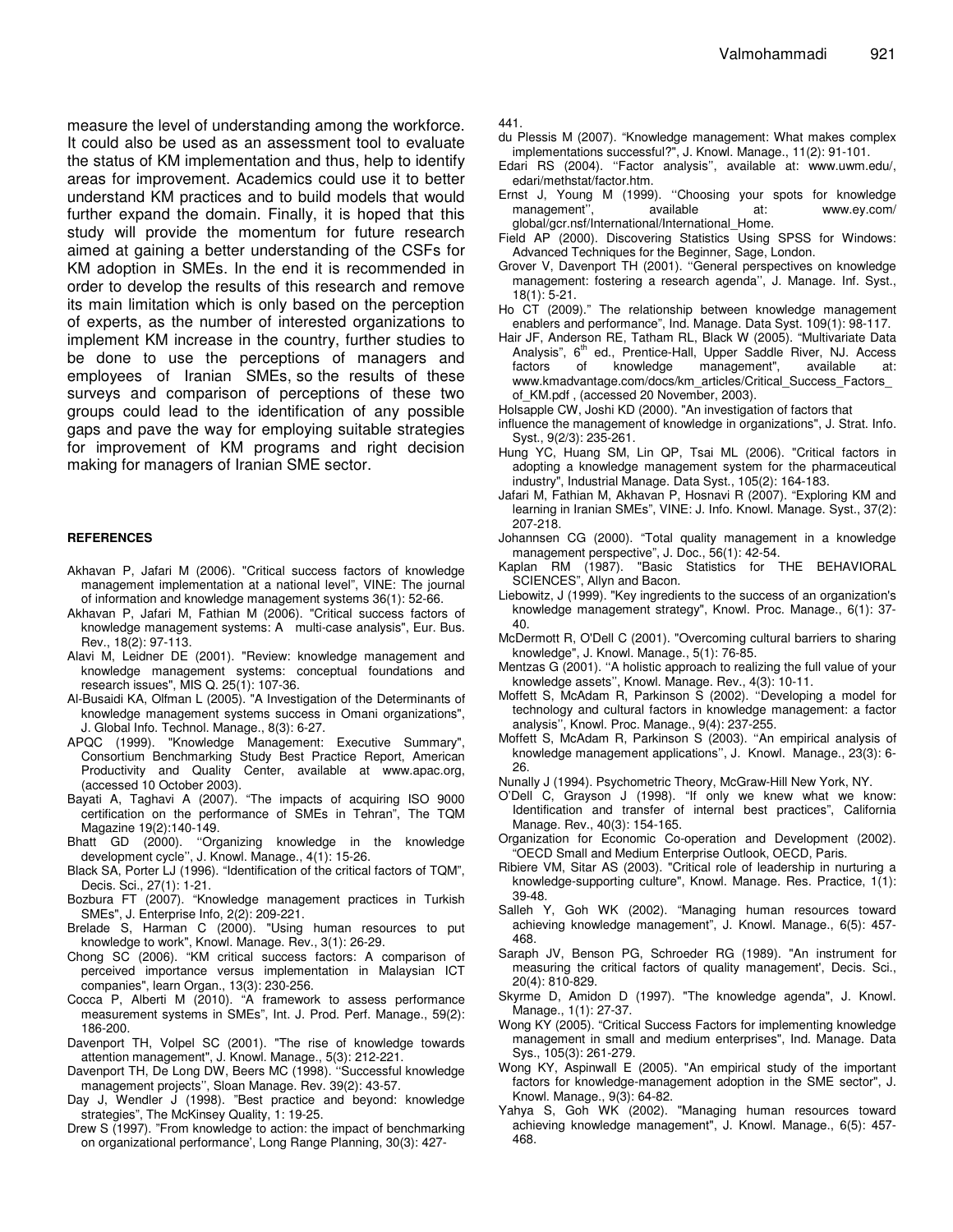- Yahya S, Goh WK (2002). "Managing human resources toward achieving knowledge management", J. Knowl. Manage., 6(5): 457- 468.
- Zack MH (1999). "Developing a knowledge strategy", California Manage. Rev., 41(3): 125-145.
- Zhang Z, Waszink A, Wijngaard J (2000). "An instrument for measuring TQM implementation for Chinese manufacturing companies", Int. J. Qual. Reliab. Manage., 17(7): 730-755.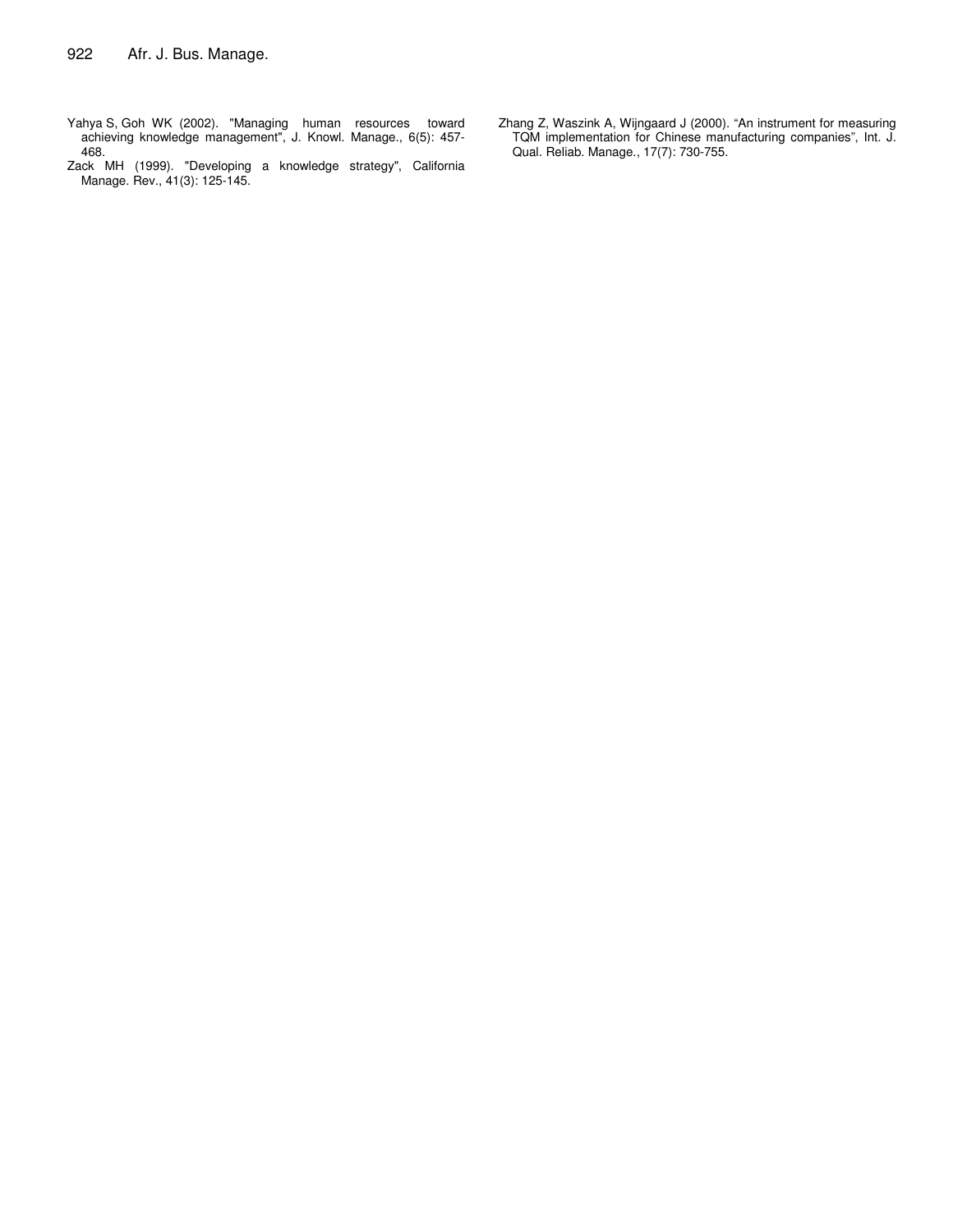# **Appendix. Questionnaire**

The 69 items of twelve factors were used to ask respondents to describe based on their experiences and perceptions to what extent the related elements of the CSFs of KM indentified in this study for Iranian SMEs are important and to give feedback on a six-point Likert scale  $(1 - not important at all, 2 - slightly important, 3$ moderately important, 4 – important, 5 –very important, 6 – extremely important).

## **Factor 1: Management leadership and support**

- Leaders act as catalysts for KM.
- Management establish the necessary conditions for KM.
- Management act as role model to exhibit the desired behavior.
- Leaders encourage knowledge creation, sharing and use.
- Management recognize KM as important to business success.
- Management demonstrate commitment and support for KM.
- Organizational change management toward adoption of KM through employees.

# **Factor 2. Organizational culture**

- Having a culture that values knowledge seeking and problem solving.
- High level of trust among employees important in sharing knowledge.
- Sharing of mistakes openly by employees important without the fear of punishment.
- The collaboration among employees important.
- Encouragement of teamwork among employees.
- Empowerment of employees to explore new possibilities.
- Encouragement of individuals to ask.
- Acceptance of knowledge sharing (not hoarding) as strength.

# **Factor 3. Information technology**

- The use of an appropriate KM system.
- The application of technological tools (collaborative tools, knowledge bases, searching tools, document management systems, intelligent systems etc).
- Utilization of the intranet or internet.
- Appropriate knowledge structures or categories for a repository.
- Ease of use of the technology
- Suitability of the KM system to users' needs

# **Factor 4. KM strategy**

- Having a common vision that people support?
- To develop a KM strategy?
- Having clear objectives and goals for KM?
- To align KM strategy with the business strategy?
- That a KM strategy to support a vital business issue?
- The identification of the potential value to be achieved?

## **Factor 5. Performance measurement**

- Measurement of the benefits of a KM initiative.
- Track the progress of a KM initiative.
- Evaluation of the impact of KM on financial performance.
- Development of indicators (both hard and soft) for measuring KM.
- Measurement of the value of intellectual capital.

# **Factor 6. Organizational infrastructure**

- Appointment of a knowledge leader (knowledge officer or manager, etc.)..
- Establishment of a knowledge team or group
- Specification of roles and responsibilities for performing KM tasks.
- Clear ownership of a KM initiative..
- Having an organizational flat structure

## **Factor 7. Processes and activities**

- To what extent is it important to create new ideas and knowledge.
- Documentation of key knowledge and lessons learned.
- Having efficient processes for classifying and storing knowledge.
- Having efficient processes for finding the required knowledge.
- Sharing knowledge using both electronic and face-to-face approaches.
- Effective communication among employees.
- Application of the best knowledge to an organization's products and services.
- Encouragement of continuous learning at all levels.